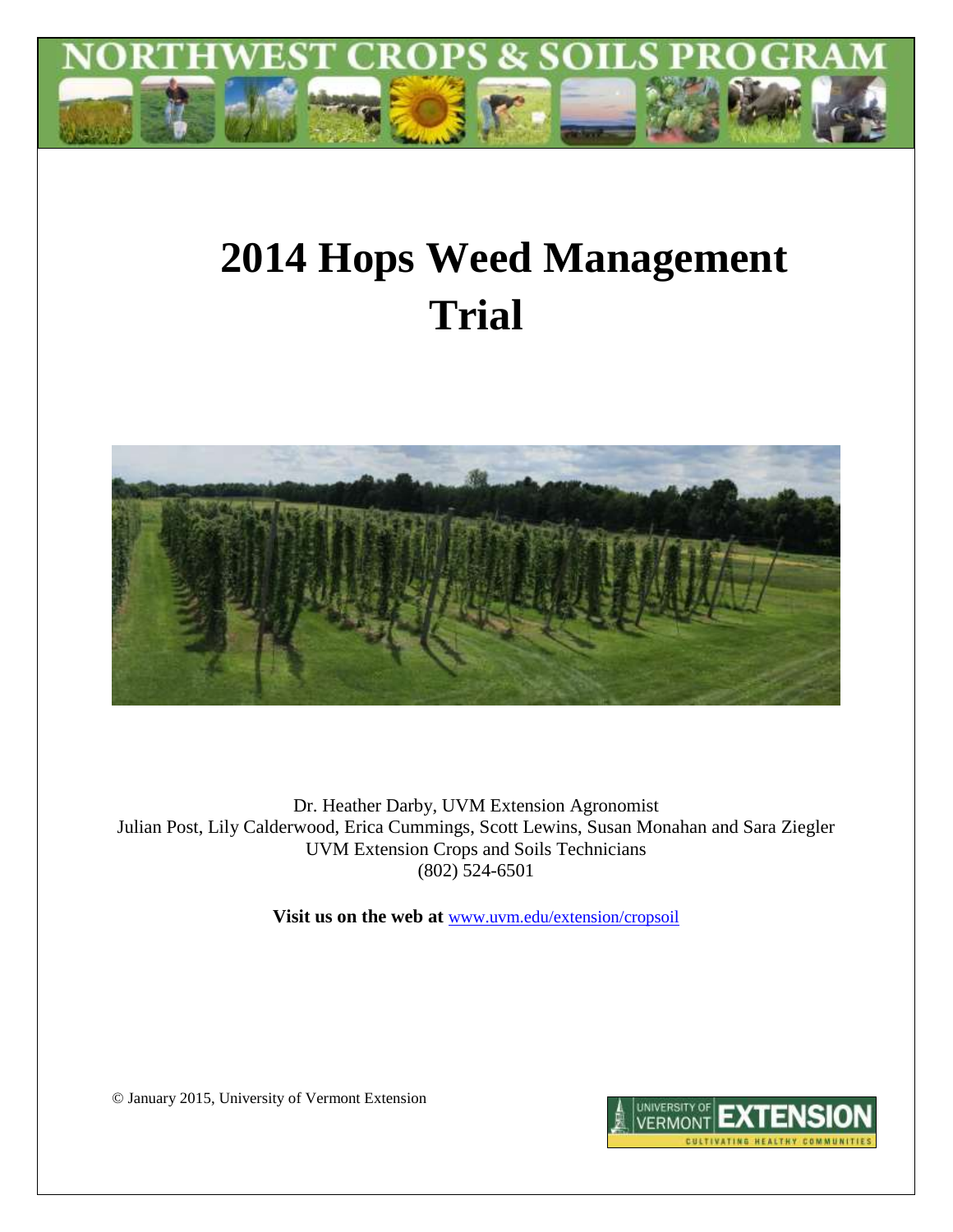#### **2014 HOPS WEED MANAGEMENT TRIAL Dr. Heather Darby, University of Vermont Extension [heather.darby\[at\]uvm.edu](mailto:heather.darby@uvm.edu?subject=2012%20Hops%20Variety%20Trial%20Report)**

As the acreage of hops continues to grow in the northeast, there is increasing need for regionally specific agronomic information. The majority of hop production and research is conducted in the Pacific Northwest, a region that has a much drier climate than our own. The University of Vermont (UVM) Extension has carried out a number of trials to build relevant experience on small scale hop production in our wet and cool climate. The results and observations from our hops research can be found on the UVM Extension Northwest Crops and Soils website: [www.uvm.edu/extension/cropsoil/hops.](http://www.uvm.edu/extension/cropsoil/hops)

As for any perennial crop, managing weeds can require significant time and resources. Growers are looking for weed management methods that are effective, quick, and affordable. There are few herbicides labeled for use in hop production for VT and the region. Hence, growers are looking for alternative strategies to control weeds in hops. The main methods of control for weeds in the UVM hop yard have been hand weeding and mulch applications. While relatively effective, hand weeding has taken as much as 200 cumulative hours of labor per acre per year. In 2014, four alternative weed management methods including steam weeding, mulching, tilling, and applying a certified organic citrus based herbicide were compared in the UVM hop yard.

#### **MATERIALS AND METHODS**

The replicated research plots were located at Borderview Research Farm in Alburgh, VT on a Benson rocky silt loam. The experimental design was a randomized complete block with three replicates; treatments were steam, herbicide, till, and mulch. The plot size was 4' x 20' and replicated three times (3 hills of hops per treatment). Steam weeding was performed with a Steam Jenny hot water pressure washer; the primary method of terminating weeds with the Steam Jenny was heat. Organic OMRIapproved herbicide Avenger (Cutting Edge Formulations, Inc., EPA reg. no. 82052-1) was applied according to the label recommendation of 5 gallons per acre (before dilution). It was mixed one part Avenger to 5 parts water. Avenger is a citrus-based concentrate that removes the plant cuticle, making the plant unable to adequately regulate moisture. It works by direct surface contact only, so all vegetation must be sprayed to be killed. Avenger is meant for all types of weeds, but it is most effective on annual plants and may take multiple applications to kill better established perennials. "Tilling" was performed with a Honda mini-tiller, which was used to scratch the surface of the soil enough to remove weeds but not deep enough to disturb the main root system of the hop plant. Mulch was assorted hardwood chips applied six inches thick and spread 3-4 feet wide. The mulch was applied early enough to smother early weeds as well as prevent new germination. Mulch was applied evenly to a depth of 6 inches. All weed control treatments were applied once to the treatment area. On 5-Jun 2014, steam weeding was applied and all other treatments were applied on 9-Jun 2014. On 10-Sep, an 18" x 18" section of weed vegetation was harvested from each plot, dried, and weighed. Each weed species present within the 18" x 18" area was recorded.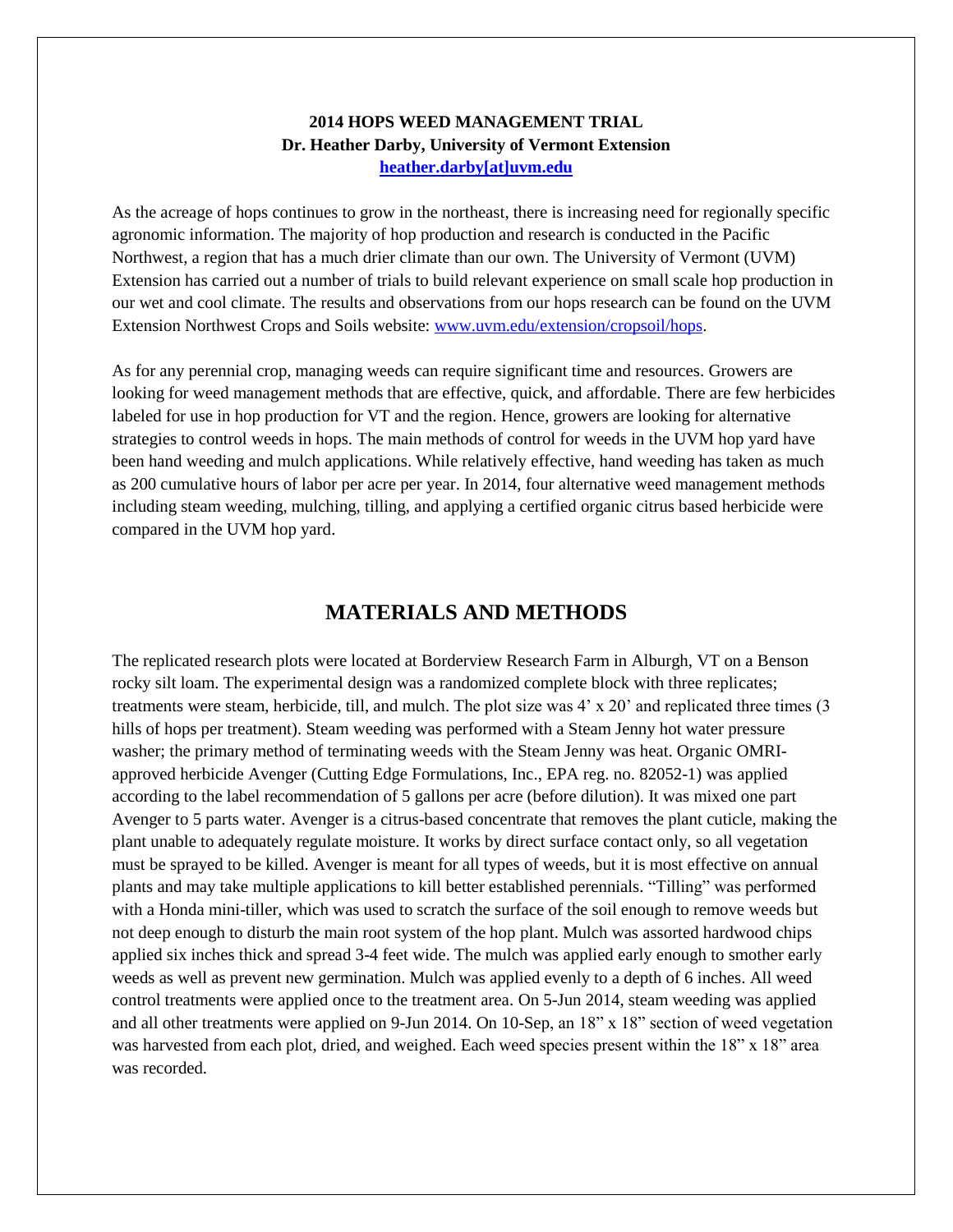Fungicides were sprayed when the forecast predicted downy-mildew-favorable weather (warm and moist) (Table 1). The fungicides used in the research yard in 2014 were Champ WG (Nufarm Americas Inc, EPA Reg. No. 55146-1), and Regalia (Marrone Bio Innovations, EPA Reg. No. 84059-3). Champ WG is 77% copper hydroxide and works as a control measure against downy mildew in hops. When copper hydroxide is mixed with water, it releases copper ions, which disrupt the cellular proteins of the fungus. Regalia is a broad spectrum bio-fungicide that works by stimulating the plant's natural defenses. All pesticides applied were OMRI-approved for use in organic systems and were applied at rates specified by their labels using a Rear's Manufacturing Nifty Series 50-gallon stainless steel tank utility sprayer with PTO driven mechanical agitation, a 3-point hitch, and a Green Garde® JD9-CT spray gun.

The hop yard was irrigated weekly in July and August at a rate of 3900 gallons of water per acre. Detailed information as well as a parts and cost list for the drip irrigation system can be found at [www.uvm.edu/extension/cropsoil/hops#irrigation.](http://www.uvm.edu/extension/cropsoil/hops#irrigation)

Hop harvest was targeted for when cones were at 20-25% dry matter. At harvest, hop bines were cut in the field and brought to a secondary location to be run through our mobile harvester. Picked hop cones were weighed on a per plot basis, and moisture was determined using a dehydrator. Hop cones were dried to 8% moisture, baled, vacuum sealed, and then placed in a freezer.

Yields are presented at 8% moisture on a per acre basis. Per acre calculations were performed using the spacing in the UVM Extension hop yard of 622 hills per acre. Yields were analyzed using the PROC MIXED procedure in SAS using the Tukey-Kramer adjustment, which means that each variety was analyzed with a pairwise comparison (i.e. 'Cluster' statistically outperformed 'Cascade', Cascade statistically outperformed 'Mt. Hood', etc.).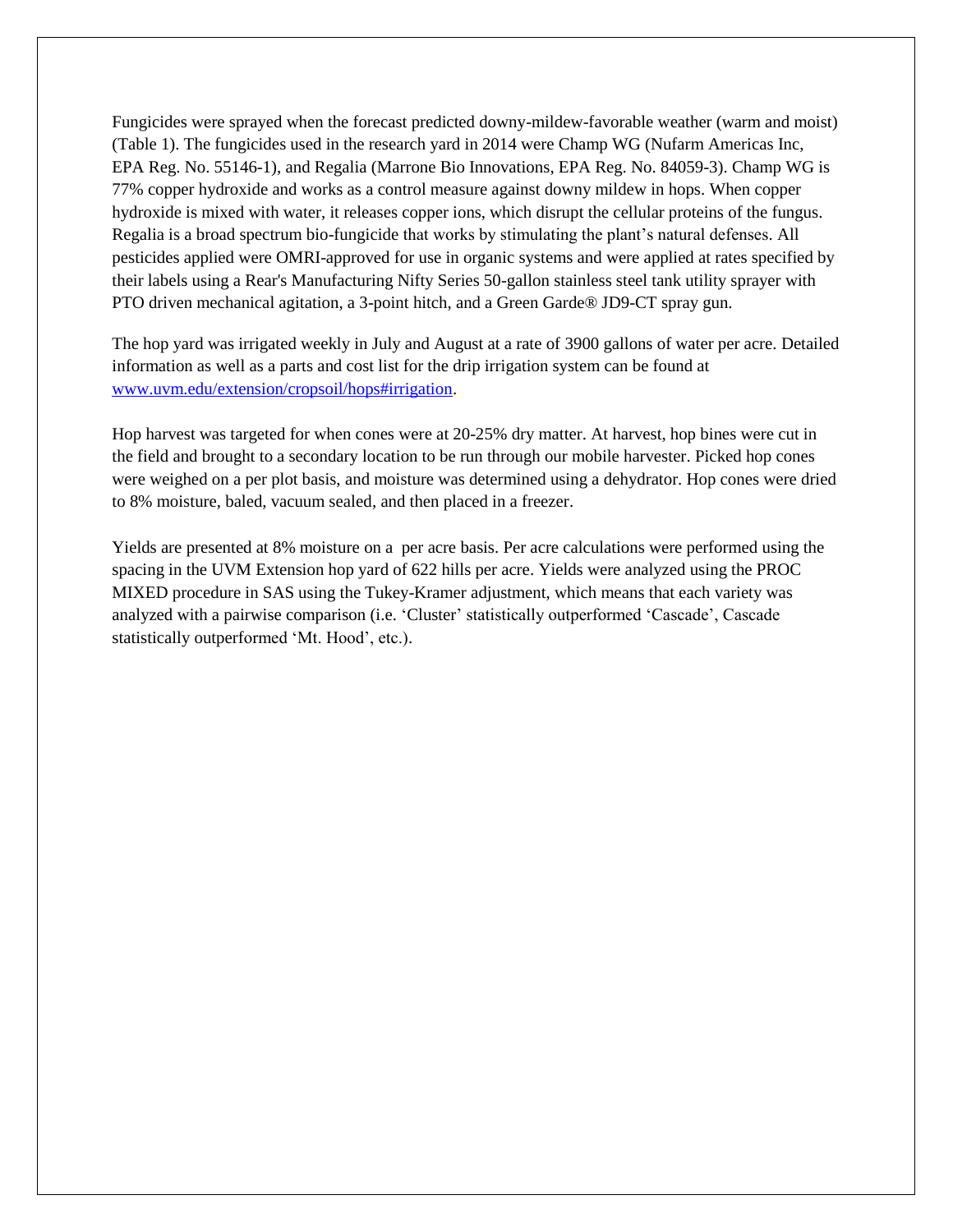#### **RESULTS**

Using data from a Davis Instruments Vantage Pro2 weather station at Borderview Research Farm in Alburgh, VT, weather data was summarized for the 2014 growing season (Table 1). The 2014 growing season (March-September) experienced 5,325 Growing Degree Days (GGD's), which were 25 less than the 30 year average (1981-2010 data). Precipitation was slightly above average during the growing season.

| Alburgh, VT                         | March   | April  | May  | June | July   | August | September      |
|-------------------------------------|---------|--------|------|------|--------|--------|----------------|
| Average temperature $({}^{\circ}F)$ | 22.2    | 43.0   | 57.4 | 66.9 | 69.7   | 67.6   | 60.6           |
| Departure from normal               | $-8.9$  | $-1.8$ | 1.0  | 1.1  | $-0.9$ | $-1.2$ | 0.0            |
|                                     |         |        |      |      |        |        |                |
| Precipitation (inches)              | 1.70    | 4.34   | 4.90 | 6.09 | 5.15   | 3.98   | 1.33           |
| Departure from normal               | $-0.51$ | 1.52   | 1.45 | 2.40 | 1.00   | 0.07   | $-2.31$        |
|                                     |         |        |      |      |        |        |                |
| Growing Degree Days (base 32°F)     | 25      | 330    | 789  | 1041 | 1171   | 1108   | 860            |
| Departure from normal               | 25      | $-54$  | 33   | 27   | $-27$  | $-31$  | 2              |
|                                     |         |        |      |      |        |        |                |
| Growing Degree Days (base 32°F)     | 25      | 330    | 789  | 1041 | 1171   | 1108   | 860            |
| Departure from normal               | 25      | $-54$  | 33   | 27   | -27    | $-31$  | $\overline{2}$ |

|  | Table 1. Temperature, precipitation, and Growing Degree Day summary, Alburgh, VT 2014. |  |  |
|--|----------------------------------------------------------------------------------------|--|--|
|  |                                                                                        |  |  |

Based on weather data from a Davis Instruments Vantage Pro2 with WeatherLink data logger. Historical averages are for 30 years of NOAA data (1981-2010) from Burlington, VT.

The weeds observed in the experiment included Creeping Charlie (*Glechoma hederacea)*, dandelion (*Taraxacum officinale)*, foxtail (*Setaria glauca*), and quack grass (*Elytrigia repens)*. Creeping Charlie was observed in at least one plot of each treatment, while dandelion was not observed in any herbicide or steam treated plot (Table 2). Overall, weed biomass was relatively low across treatments and most of the weeds were perennial grasses.

**Table 2. Weed species observed in weed control treatment plots. Alburgh, VT 2014.**

|                  | <b>Creeping Charlie Dandelion</b> | <b>Foxtail</b> | <b>Quack grass</b> |
|------------------|-----------------------------------|----------------|--------------------|
| <b>Herbicide</b> |                                   |                |                    |
| <b>Mulch</b>     |                                   |                |                    |
| <b>Steam</b>     |                                   |                |                    |
| Till             |                                   |                |                    |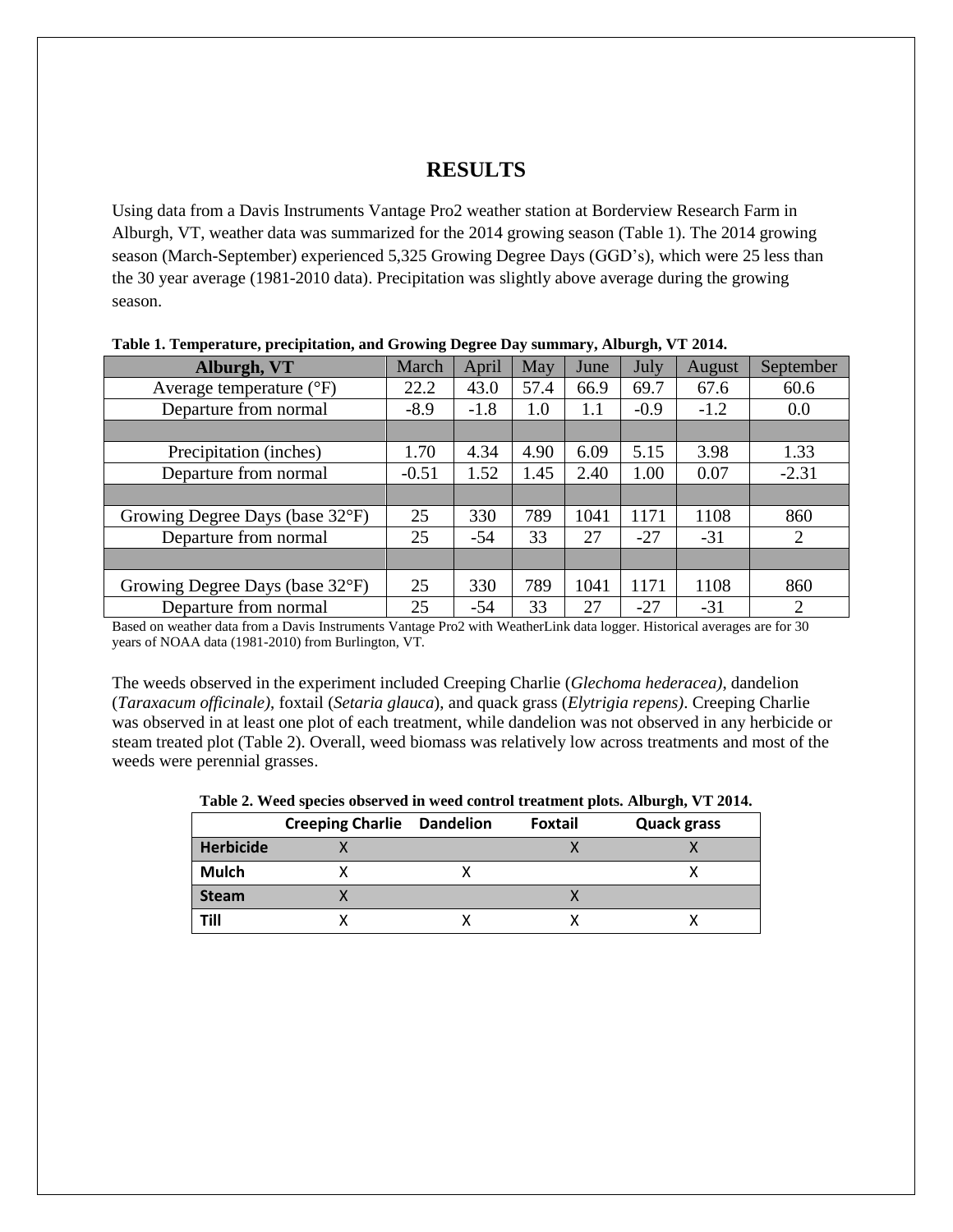

The herbicide and mulch treatments had higher yields than the till and steam treatments, although the mulch treatment did not perform significantly different than the lower two (Figure 1).

**Figure 1: Impact of four weed control strategies on hop yield. Treatments with the same letter are not significantly different from each other, Alburgh, VT 2014.**



Mulch and herbicide treatments, which yielded highest, had the lowest weed biomass as well. However, the mulch treatment did not perform significantly better than the till treatment (Figure 2).

**Figure 2: Impact of four weed control strategies on weed biomass in hops, measured in grams of biomass dry matter per plot, Alburgh, VT 2014. Treatments with the same letter are not significantly different from each other.**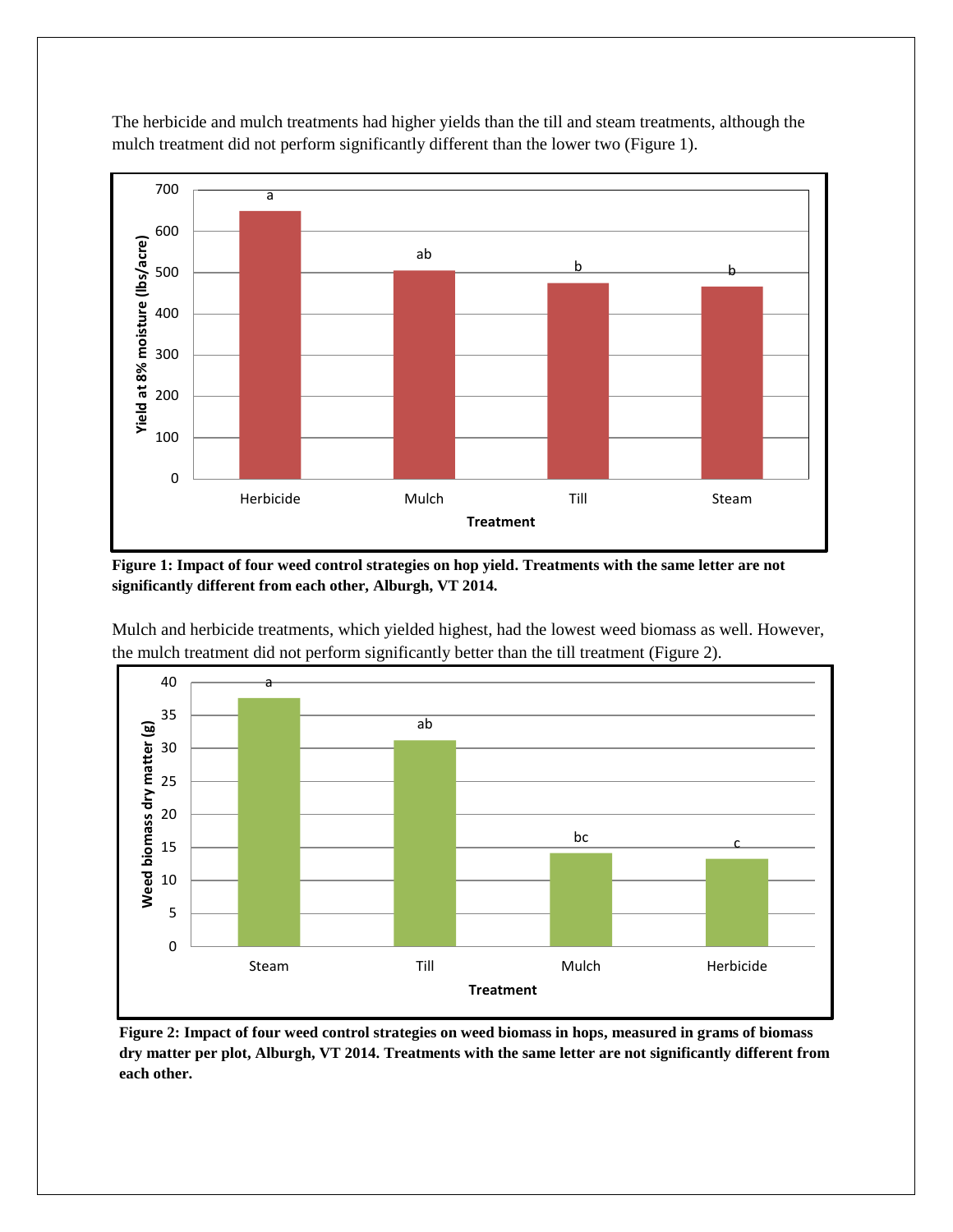## **DISCUSSION**

Mulch and herbicide treatments had the lowest weed biomass and the highest yields, suggesting that they were more effective at controlling weeds and that lower weed biomass is correlated with higher yield. Many other factors contribute to yield and quality. While the plots were not all the same variety, steam and herbicide plots, which represented lowest and highest yields respectively, shared the same two hop varieties. This suggests that variety did not likely influence weed biomass.

Overall the weed biomass was relatively low in the experiment. This is likely a result from adequate weed control in the first few years of establishment. More effective weed control may likely be obtained with multiple applications of steam, till, or herbicide, including fall treatments when the weeds are most vulnerable. It should be noted that continuous tilling may harm the hop root system. Increased efficacy of steam weeding may be obtained by purchasing a larger scale applicator that is geared towards weed removal, as opposed to the Steam Jenny, which is not specifically built for killing weeds. The application of steam and organic herbicide also provided a "pruning" of the lower hop foliage, which is often done intentionally to help hops stay disease-free. All weed control methods would work best on annual weeds and weeds in early stage of development. Waiting until weeds reach reproductive stages will cause longer-term weed issues in the hopyard and will require more intensive treatment.

Cost is a major concern for the viability of different treatments. A comparison of cost and labor for weeding treatments is shown in Table 3. Of the two higher performing treatments, herbicide application is much cheaper at \$330 per application than mulching at \$2,200, even if applied multiple times. However, mulch has no potential for damaging the hop plant and has other ecological benefits such as helping the soil regulate moisture and temperature.

| <b>Weed Control</b><br><b>Method</b> | <b>Estimated Duration</b><br>of Effectiveness | Labor<br>(\$15/hr)  | <b>Equipment Cost</b>                         | <b>Pros</b>                                | Cons                                  |
|--------------------------------------|-----------------------------------------------|---------------------|-----------------------------------------------|--------------------------------------------|---------------------------------------|
| Hand Weeding                         | 3-4 Weeks                                     | 80hrs<br>(\$1,200)  | \$50<br>gloves, hand tools                    | Consistent,<br>relatively long-<br>lasting | Very time<br>consuming                |
| <b>Steam Weeding</b>                 | 2-3 Weeks                                     | 8hrs (\$120)        | \$5,000<br>steam weeder                       | Fast                                       | Equipment is very<br>expensive        |
| Mini-Tiller                          | 2-3 Weeks                                     | 10hrs (\$150) \$300 | mini-tiller                                   | Relatively fast                            | Can harm hop<br>plants if not careful |
| Mulch                                | 3-4 Weeks                                     | 8hrs (\$600)        | \$1,600<br>100 yds mulch                      | Very effective                             | Expensive                             |
| Organic Herbicide 2-3 Weeks          |                                               | 2hrs (330)          | \$300<br>5gal/acre Avenger broadleaves. Fast. | Works well on                              | Not effective on<br>perennial grasses |

|  |  | Table 3. Cost and labor for five weed control methods, Alburgh, VT 2014. |  |
|--|--|--------------------------------------------------------------------------|--|
|  |  |                                                                          |  |